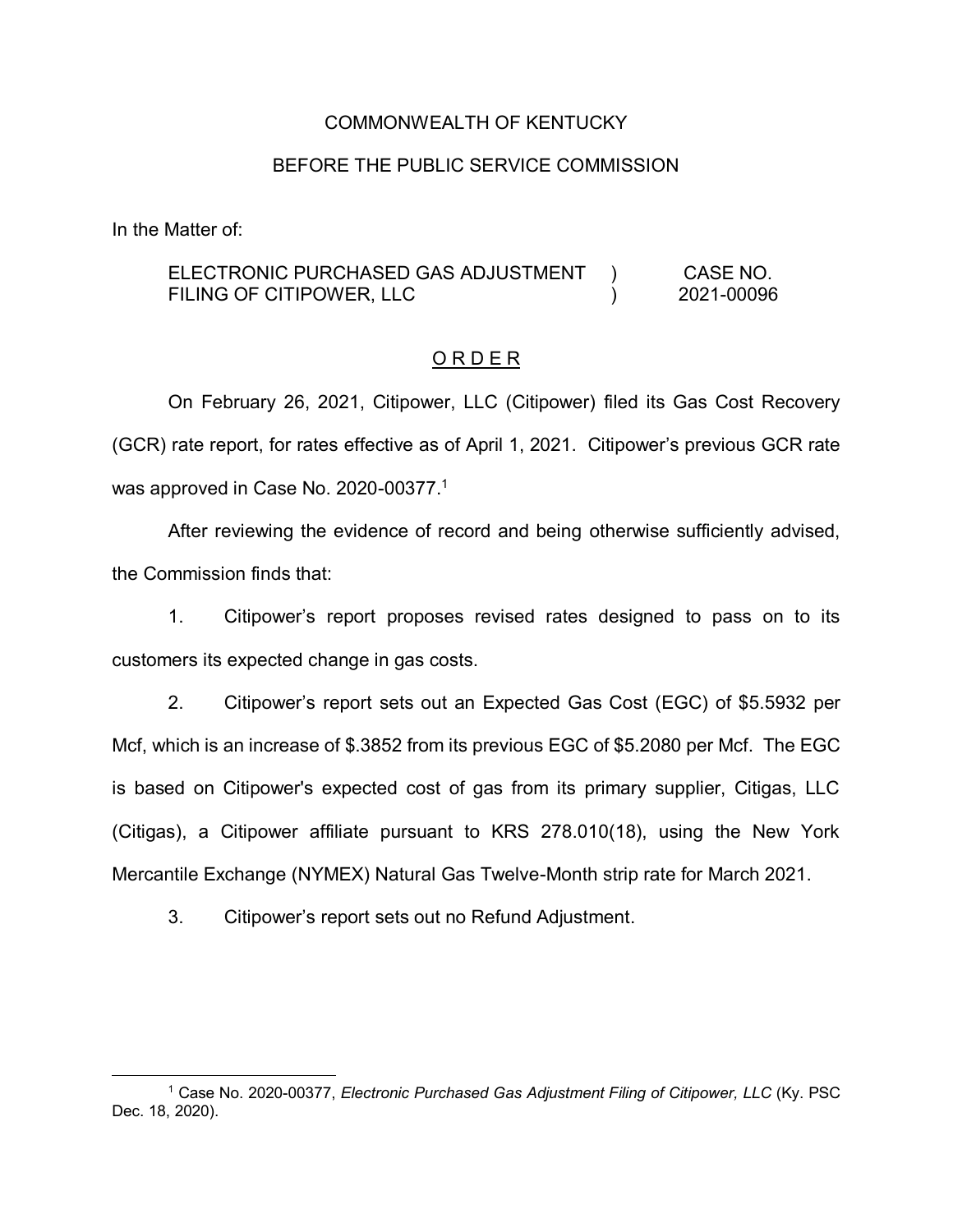4. Citipower's report sets out a current quarter Actual Cost Adjustment (ACA) of \$.0319 per Mcf. Citipower's total ACA is \$.2902 per Mcf, which is a decrease of \$.0677 per Mcf from its previous total ACA of \$.3579 per Mcf.

5. Citipower's report sets out a current quarter Balance Adjustment (BA) of (\$.0073) per Mcf. Citipower did not include the reconciliation of the expired (\$.0012) per Mcf BA previously approved in Case No. 2019-00442<sup>2</sup> in the calculation of its current quarter BA. Citipower's corrected current quarter BA is \$.0064 per Mcf. Correcting this produces a total BA of \$.0041 per Mcf, which is an increase of \$.0078 per Mcf from its previous total BA of (\$.0037) per Mcf.

6. Citipower's corrected GCR rate is \$5.8875 per Mcf, which is an increase of \$.3253 per Mcf from the previous GCR rate of \$5.5622 per Mcf.

7. The rates set forth in Appendix to this Order are fair, just and reasonable and should be approved for service rendered by Citipower on and after April 1, 2021.

8. Should Citipower purchase sustainable natural gas from a renewable source during the reporting period of any future GCR reports, then the supplier, cost, and amount must be documented in its cover letter to the Commission.

IT IS THEREFORE ORDERED that:

1. The rates proposed by Citipower are denied.

2. The rates set forth in the Appendix to this Order are approved for service rendered on and after April 1, 2021.

3. Within 20 days of the date of entry of this Order, Citipower shall file with this

 <sup>2</sup> Case No. 2019-00442, *Purchased Gas Adjustment Filing of Citipower, LLC* (Ky. PSC Dec. 20, 2019).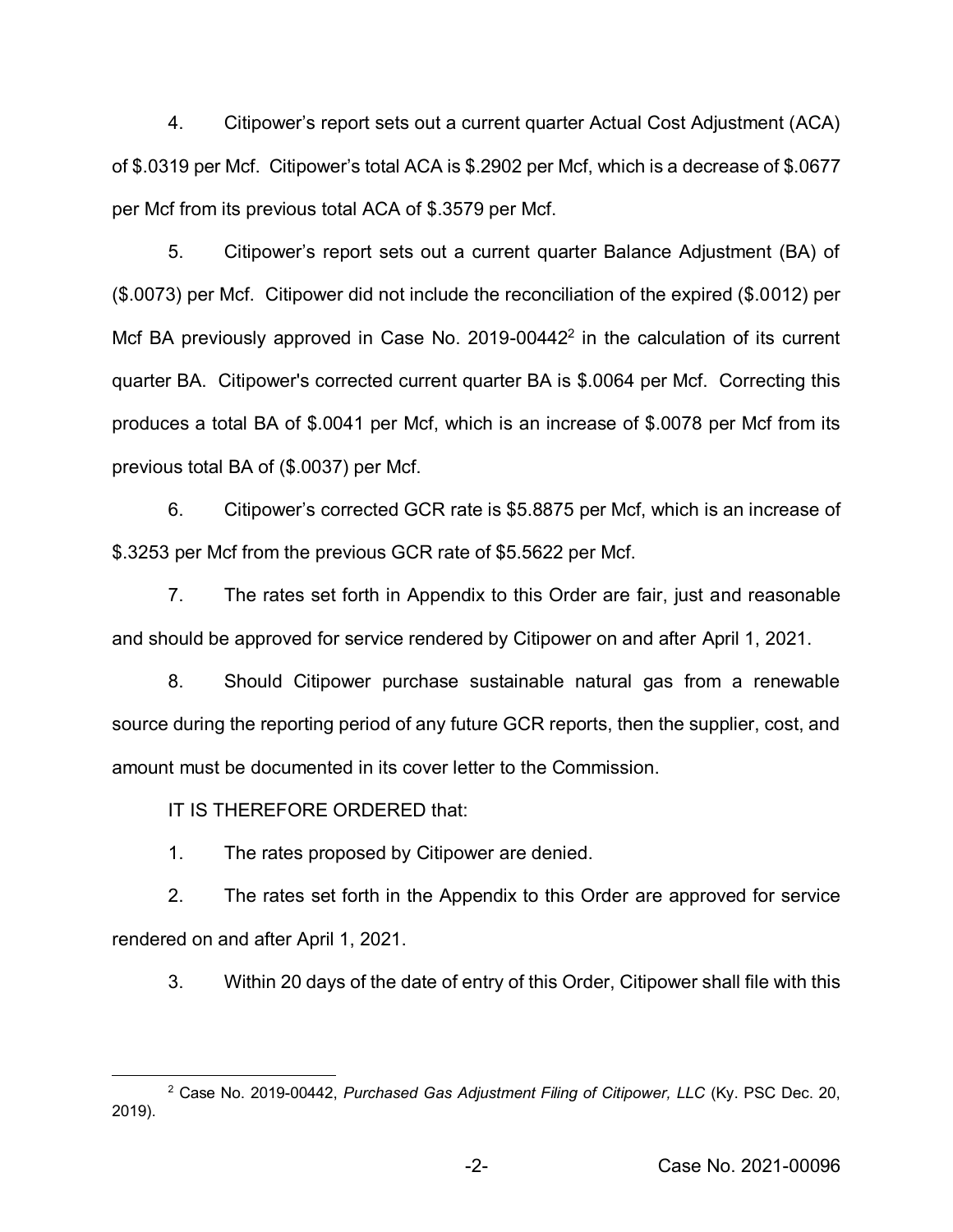Commission, using the Commission's electronic Tariff Filing System, revised tariff sheets setting out the rates approved herein and reflecting that they were approved pursuant to this Order.

4. This case is hereby closed and removed from the Commission's docket.

# [REMAINDER OF PAGE INTENTIONALLY LEFT BLANK]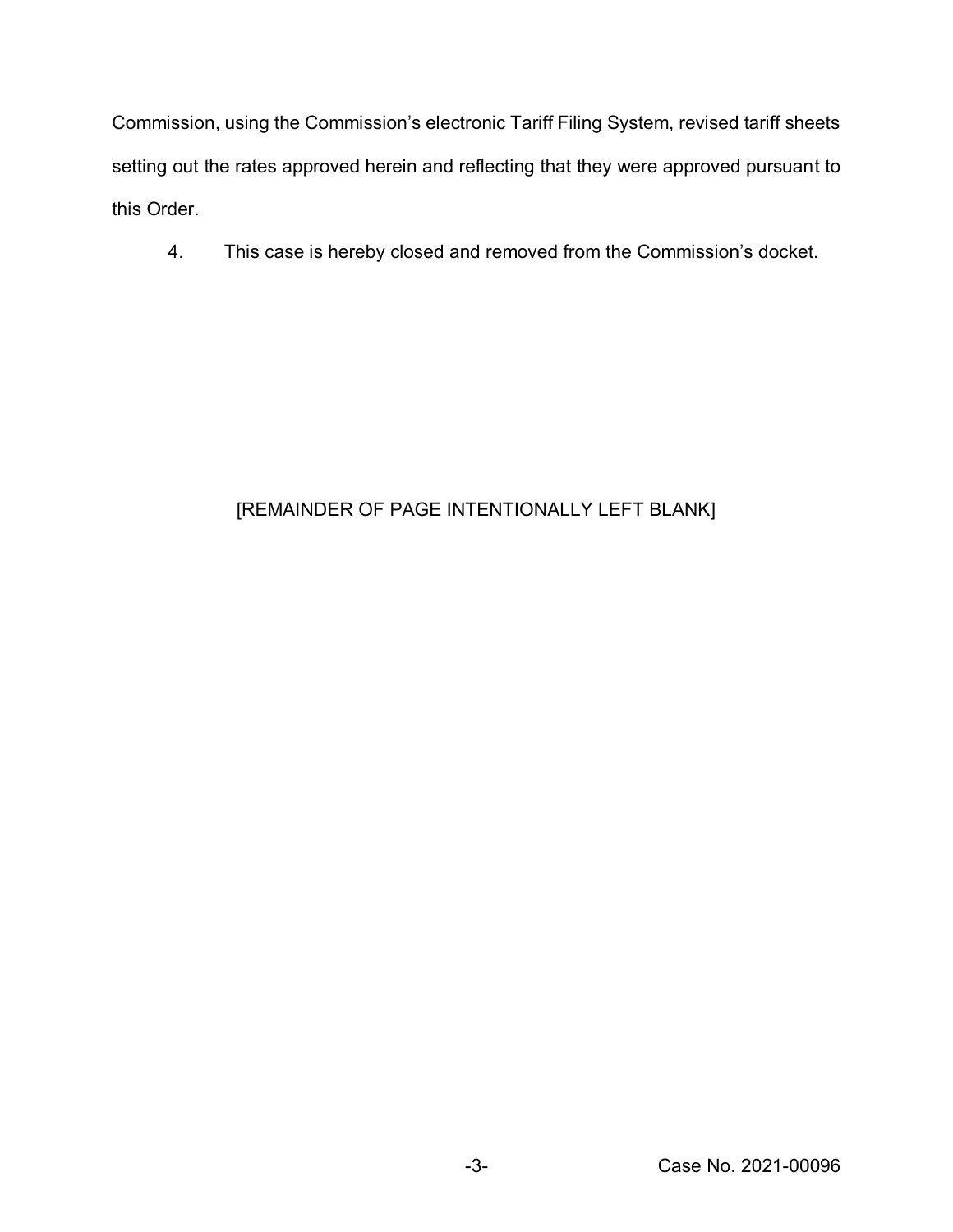By the Commission



ATTEST:

C. Bidwell

Executive Director

Case No. 2021-00096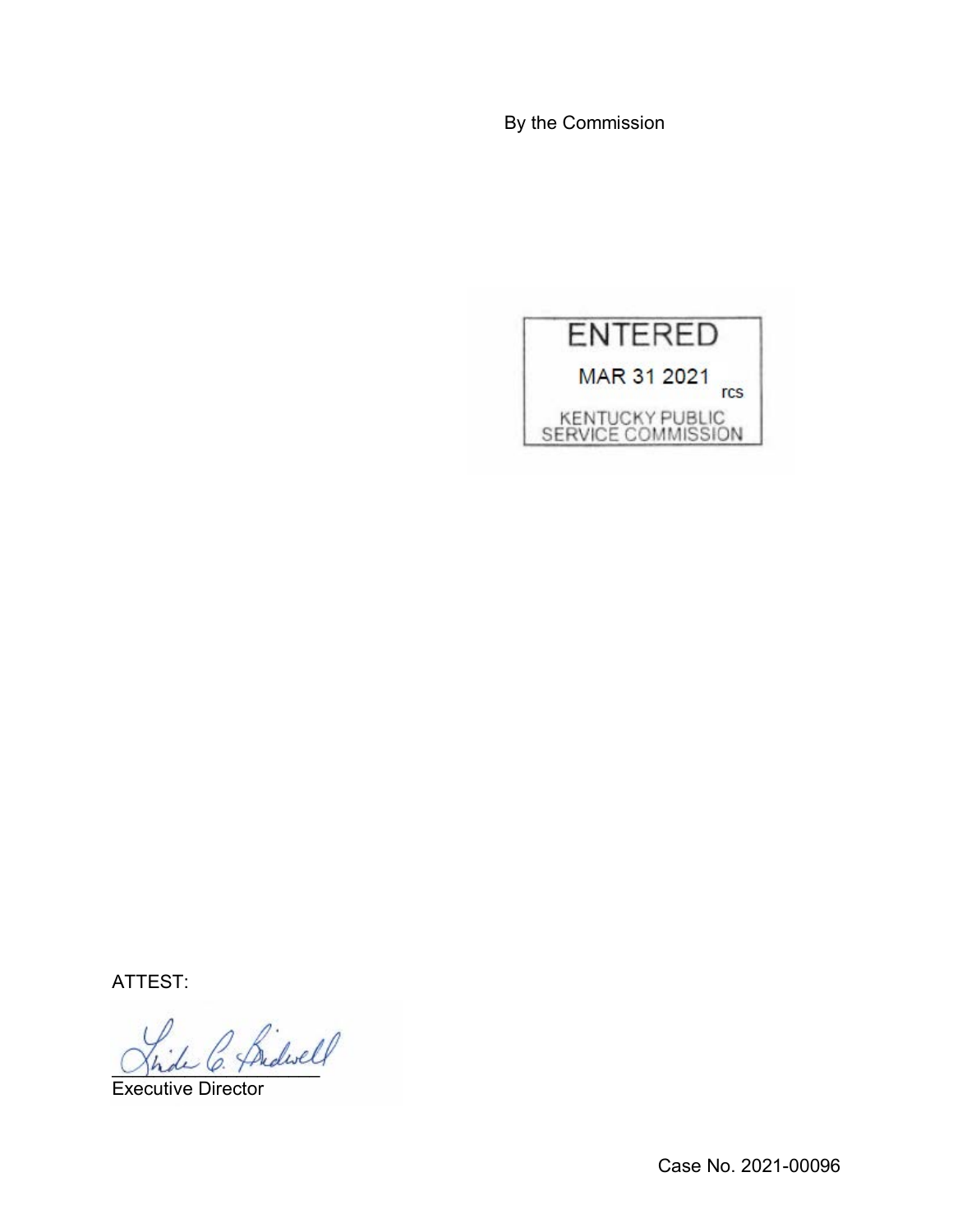# APPENDIX

# APPENDIX TO AN ORDER OF THE KENTUCKY PUBLIC SERVICE COMMISSION IN CASE NO. 2021-00096 DATED MAR 31 2021

The following rates and charges are prescribed for the customers served by Citipower, LLC. All other rates and charges not specifically mentioned herein shall remain the same as those in effect under the authority of the Commission prior to the effective date of this Order.

## **RESIDENTIAL**

| All Mcf                          | <b>Base Rate</b><br>\$10.3958 | <b>Gas Cost</b><br>Recovery<br>Rate<br>\$5.8875 | Total<br>\$16.2833 |
|----------------------------------|-------------------------------|-------------------------------------------------|--------------------|
| <b>COMMERCIAL AND INDUSTRIAL</b> |                               | <b>Gas Cost</b>                                 |                    |
| All Mcf                          | <b>Base Rate</b><br>\$10.4620 | Recovery<br>Rate<br>\$5.8875                    | Total<br>\$16.3495 |
| <b>INSTITUTIONAL</b>             |                               | <b>Gas Cost</b><br>Recovery                     |                    |
| All Mcf                          | <b>Base Rate</b><br>\$11.1506 | Rate<br>\$5.8875                                | Total<br>\$17.0381 |